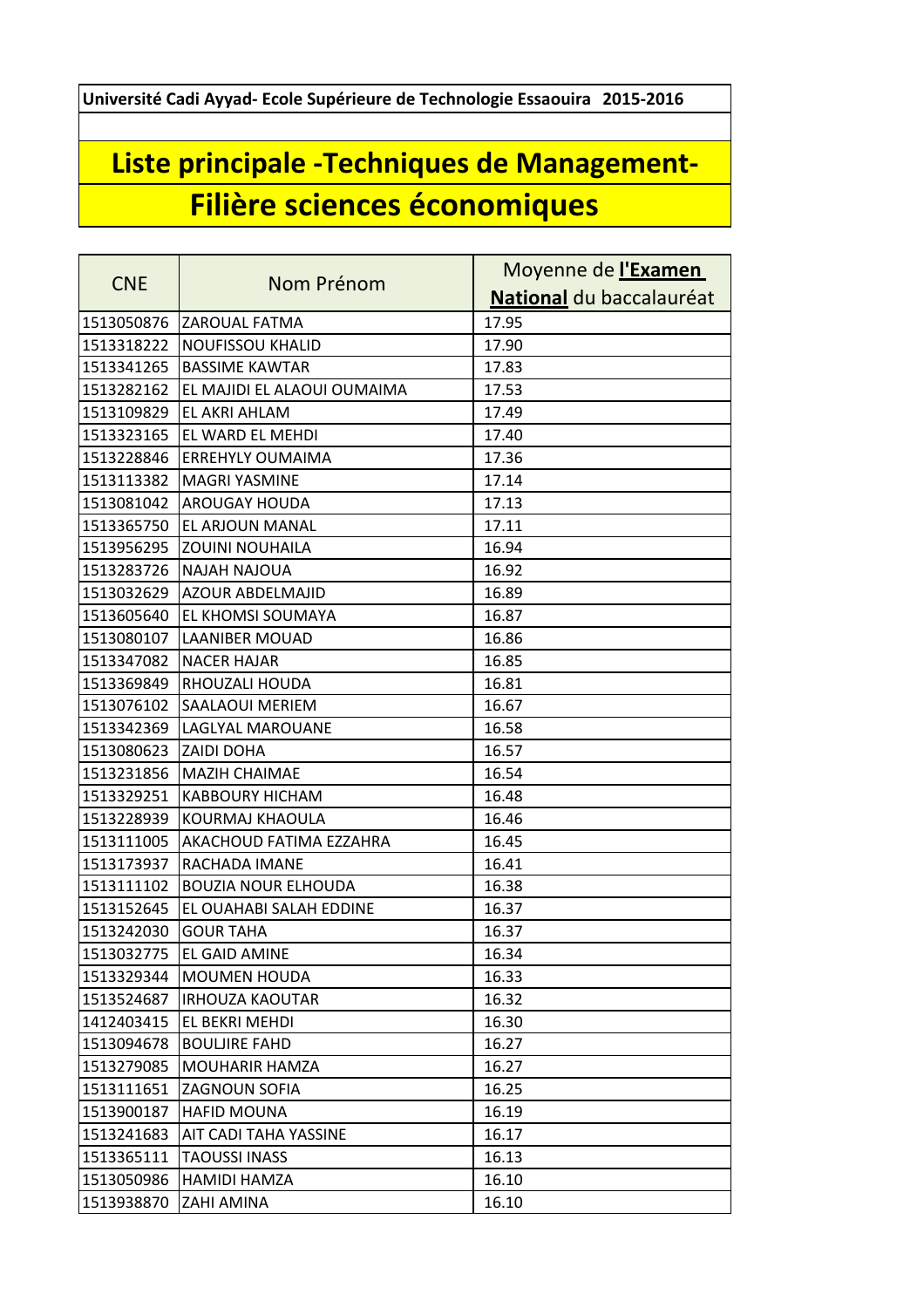| 1412605672 | <b>IEL GRIDA OUIAM</b>      | 16.08 |
|------------|-----------------------------|-------|
| 1513337916 | <b>AKOUZ OUMAIMA</b>        | 16.07 |
| 1513100528 | <b>LIZI CHAIMAA</b>         | 16.02 |
| 1412244220 | ISAFIA ADLANI               | 16.00 |
| 1513237914 | <b>BANILLIK FATINE</b>      | 16.00 |
| 1513098850 | EL KANNIMI WIAME            | 15.99 |
| 1513000701 | <b>HACHOUM ANAS</b>         | 15.93 |
| 1513935159 | <b>AMALIK AMINE</b>         | 15.93 |
| 1513079174 | EL AOUD NOURA               | 15.87 |
| 1513032808 | <b>BENKHADRA NOHAILA</b>    | 15.79 |
| 1513228356 | <b>FAKHROEDDINE KAOUTAR</b> | 15.65 |
| 1513543932 | <b>BONO SOUFIANE</b>        | 15.64 |
| 1513377313 | <b>BELLA KHADIJA</b>        | 15.62 |
| 1513154147 | <b>BARODI MOHAMED</b>       | 15.61 |
| 1513228957 | <b>OUAZIZE WIJDANE</b>      | 15.60 |
| 1513244516 | LAAJRAOUI SOUMAYA           | 15.60 |
| 1513024148 | ELBEKRI MOHAMED ALI         | 15.59 |
| 1513244352 | <b>SAMIR IBTISSAM</b>       | 15.55 |
| 1513279083 | <b>CHIFAOUI NASREDDINE</b>  | 15.55 |
| 1513365194 | <b>OUAAR SALMA</b>          | 15.54 |
| 1513173966 | AZNAD ZAKARIA               | 15.53 |
| 1513083197 | KHANJAR RIHAB               | 15.52 |
| 1513245262 | <b>OULHAKEM KENZA</b>       | 15.49 |
| 1513242470 | <b>BOUKHERBANI ZINEB</b>    | 15.44 |
| 1512028674 | <b>IRBAH HAJAR</b>          | 15.43 |
| 1513549296 | <b>EL ACHRAKI WALID</b>     | 15.42 |
| 1512099565 | <b>EL BAZ GHIZLANE</b>      | 15.40 |
| 1513100256 | EL HOUAM NOUHAYLA           | 15.39 |
| 1513303608 | EL MEFTAHY MOHAMED          | 15.39 |
| 1513527705 | EL BAHDAOUI SAFAA           | 15.36 |
| 1513373557 | SAIBOU LOUBNA               | 15.33 |
| 1513080146 | <b>BOUJIDA MOHAMED</b>      | 15.29 |
| 1513950670 | EL MAHI REDA                | 15.29 |
| 1513100838 | CHARAK OUMAIMA              | 15.28 |
| 1513280727 | <b>BAMALK YASSINE</b>       | 15.26 |
| 1513380757 | <b>SOULOUK WIAM</b>         | 15.23 |
| 1513007480 | <b>KEROINI SAMAH</b>        | 15.21 |
| 1513764533 | <b>ASLAM MOUNA</b>          | 15.19 |
| 1513242564 | <b>ELQOUBAA YASER</b>       | 15.18 |
| 1513111665 | <b>EL MADAK ANASS</b>       | 15.15 |
| 1513365196 | RAHHALI IMANE               | 15.15 |
| 1513777425 | <b>BOURAK MAHMOUD</b>       | 15.15 |
| 1513331096 | ETTAGMOUTI ALI              | 15.14 |
| 1513807216 | AMALAL SALMA                | 15.12 |
| 1513321109 | <b>GOURAM KAWTAR</b>        | 15.11 |
| 1513113509 | <b>BESSALI MARIAM</b>       | 15.10 |
| 1513803200 | <b>BOURAMTANE ILIASS</b>    | 15.10 |
| 1513244603 | <b>OUBADDOU LAMYAE</b>      | 15.07 |
| 1513111686 | <b>LAFDILI ZINEB</b>        | 15.06 |
| 1513231538 | <b>ESSADDIKI NOUHAILA</b>   | 15.06 |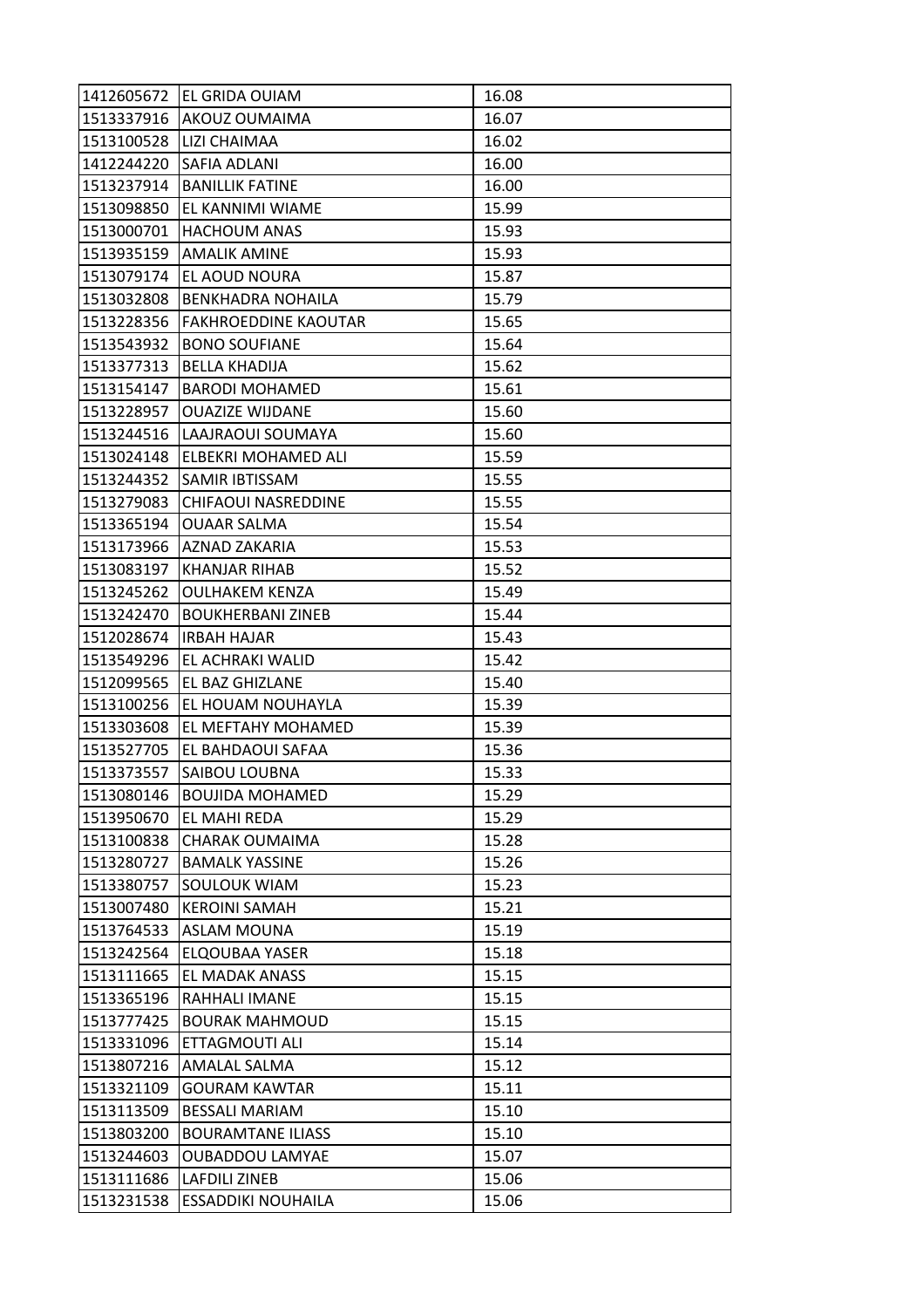| 1513244678 | <b>KANNAOUI YOUNES</b>      | 15.06 |
|------------|-----------------------------|-------|
| 1513551477 | <b>EL HORRE CHAIMAE</b>     | 15.05 |
| 1412610523 | <b>SEBBANI SAAD</b>         | 15.04 |
| 1513684206 | ATANAN FATIMA ZOHRA         | 15.04 |
| 1412064698 | <b>KENZA BOUZBOUZ</b>       | 15.02 |
| 1513074567 | ELMARBOUH OUALID            | 15.02 |
| 1513284813 | <b>BENDADA SARA</b>         | 15.02 |
| 1513077463 | <b>OUAHI HAFSA</b>          | 15.01 |
| 1513244437 | KOUARI BOUCHRA              | 15.01 |
| 1513077465 | <b>ELDALI LAILA</b>         | 15.00 |
| 1513244448 | IETTEMRI JIHANE             | 14.94 |
| 1513111107 | AJABA KHAWLA                | 14.92 |
| 1412098577 | <b>KENZA BENNIS</b>         | 14.89 |
| 1513085507 | <b>AATTAR ACHRAF</b>        | 14.89 |
| 1513092690 | RAMI CHADI                  | 14.88 |
| 1513365482 | <b>BOUARGAN ALI</b>         | 14.85 |
| 1513324137 | EL IDRISSI MOHAMED AYMAN    | 14.82 |
| 1513025299 | <b>HOUJHOUJ BOCHRA</b>      | 14.81 |
| 1513077265 | <b>CHAHID AABIR</b>         | 14.80 |
| 1513282049 | <b>ADYB LAMIA</b>           | 14.80 |
| 1513019731 | <b>ZENNO M HAMED</b>        | 14.79 |
| 1513079111 | KOUMIZA MARWA               | 14.77 |
| 1513098829 | <b>BOUSKKOUR SOUKAINA</b>   | 14.74 |
| 1513242628 | <b>SBYOU KAOUTAR</b>        | 14.71 |
| 1513231776 | NEJMI AMINE                 | 14.69 |
| 1513607344 | EL MABROUKI MOHAMMED AMINE  | 14.69 |
| 1513079112 | <b>BENOHOUD AMINA</b>       | 14.68 |
| 1513036778 | <b>NAHI HAITHAM</b>         | 14.67 |
| 1513618311 | MERZAQ OUMAYMA              | 14.64 |
| 1513110138 | <b>ZAKI GHIZLANE</b>        | 14.62 |
| 1412098043 | <b>RHAZI RIME</b>           | 14.57 |
| 1412522190 | <b>MAHA CHERKAOUI</b>       | 14.57 |
| 1513378613 | <b>MOUSSAID IMANE</b>       | 14.56 |
| 1513014355 | <b>BOUKSIM HAMZA</b>        | 14.54 |
| 1513092634 | AIT MBARK MAROUAN           | 14.53 |
| 1513004648 | AMHAOUCH SOUMIA             | 14.50 |
| 1513006475 | <b>HALMI ANAS</b>           | 14.50 |
| 1513017293 | <b>BOUTGUOURINE MOHAMED</b> | 14.49 |
| 1513111648 | ZAKI EL IDRISSI CHAIMA      | 14.48 |
| 1513365251 | <b>NAKHILY ANAS</b>         | 14.46 |
| 1513634768 | ZIRARI KAOUTAR              | 14.46 |
| 1513014180 | <b>BOUCHTARATE IMANE</b>    | 14.44 |
| 1412779948 | <b>BOUHAFS MERYEM</b>       | 14.43 |
| 1513091492 | KICHOU IKRAM                | 14.42 |
| 1513107220 | <b>DAHKOUNE IMANE</b>       | 14.42 |
| 1513113387 | <b>NABOUB WIAME</b>         | 14.42 |
| 1513616720 | LOUFID SALOUA               | 14.42 |
| 1412096834 | LAMIA MOUJAHID              | 14.40 |
| 1513360712 | <b>OUAKIL DOHA</b>          | 14.40 |
| 1513226866 | <b>TEKNI GHIZLANE</b>       | 14.39 |